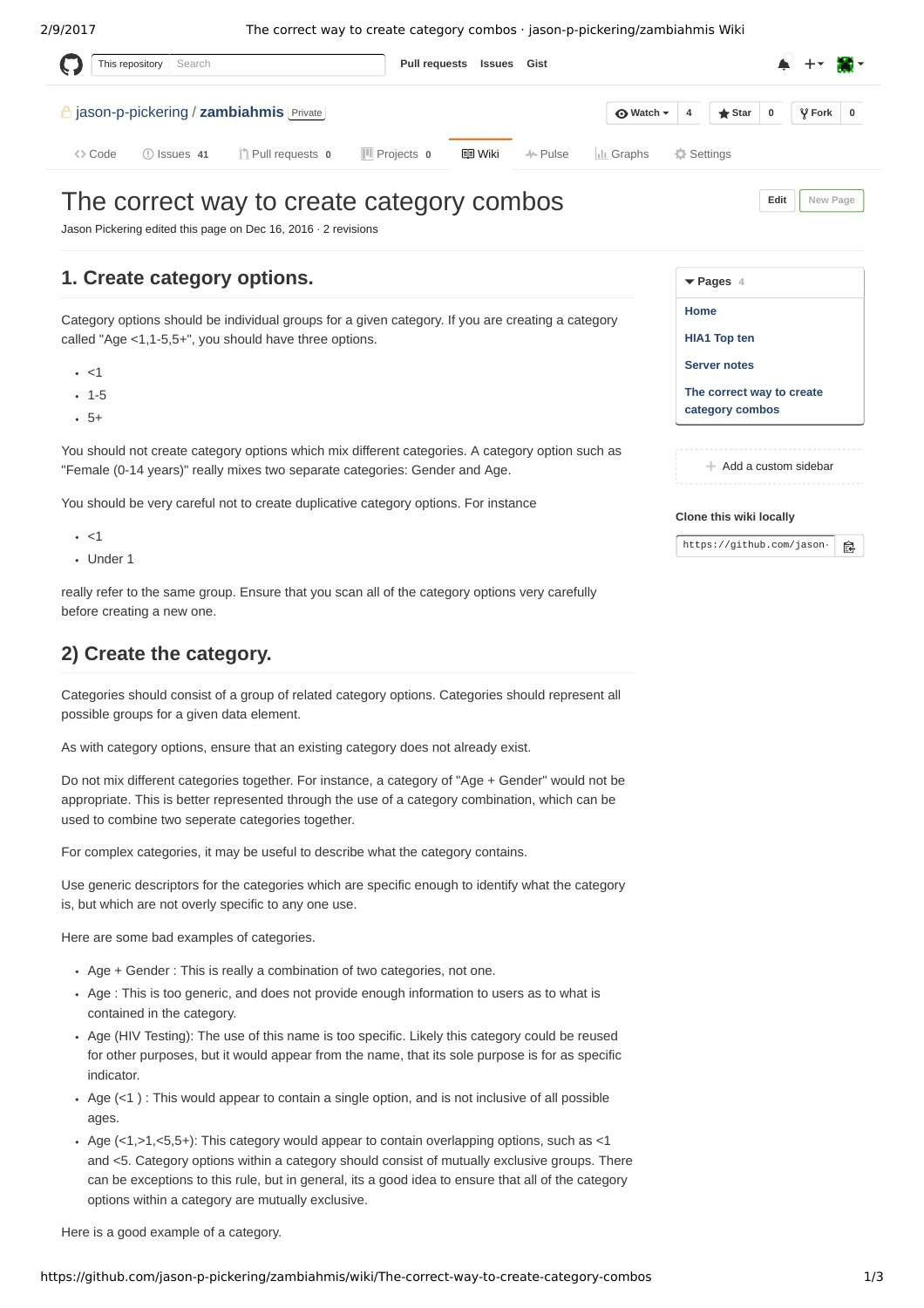Age  $\left( \frac{1}{1-5}\right)$  =  $\left( \frac{1}{5}\right)$  : All possible ages are represented. From the name of the category, it is clear what different category options are available.

DHIS2 provides an option for "Disaggregation" or "Attributes" for categories. Typically, you should choose "Disaggregation", unless you plan on using the category for a data value attribute (such as funding partner).

DHIS2 provides an option for whether the category should be considered to be a "Data dimension". You should be very careful with this option, and not use this for all categories. Very important and widely used categories (such as Gender) are good candidates for enabling as a data dimension. In the analytics modules, like the Pivot Tables, enabling a category as a dimension will allow you to perform group set analysis on this category as a dimension. The reason you do not want to enable too many of these is because it will increase the analytics work load and can result in drastically increased disk usage.

## **3) Create a category combination.**

Once you have created all of the necessary category options for your categories, and created all of the categories, you are ready to create a category combination.

This is a straight forward process, except, you should be **EXTREMELY** careful not to modify the category combination after you have created it. The reason for this is that each time you modify a category combination, new category option combinations may be created.

For instance, lets say you create a category combo called "Age + Gender". You then proceed to modify the "Age" category. In order for the new category option combos to be created you would need to perform a maintenance task to "Update category option combinations". This maintenance operation will remove any obsolete category option combinations as well as create any new ones which are required. However, this may have serious affect on existing data, validation rules and indicators (since they may be linked to specific category option combinations).

Be sure to check the category option combos of the category combo before you start to use it. Using an API call like

## [https://dev.zambiahmis.org/api/25/categoryCombos/LiKMwQP76K5.csv?](https://dev.zambiahmis.org/api/25/categoryCombos/LiKMwQP76K5.csv?fields=categoryOptionCombos%5Bid,name%5D) fields=categoryOptionCombos[id.name]

where "LiKMwQP76K5" is the UID of the category option combo, you can get a CSV file of the category combo with all of the category option combinations which looks like this.

| name              | id                 |
|-------------------|--------------------|
| Male, 25-49 Yrs   | NWvZjeSIJZJ        |
| Male, 50+ Yrs     | <b>KMMieRs6MDT</b> |
| Female, 25-49 Yrs | MmYgfXO2V8O        |
| Female, 1-4 Yrs   | q5TEkQYPUOc        |
| Female, <1 Yr     | gbthkZTyA9c        |
| Male, 15-19 Yrs   | MpY1Botik4e        |
| Male, $<$ 1 Yr    | Xwl1RomslFf        |
| Female, 20-24 Yrs | s1mFUr4AThu        |
| Male, 10-14 Yrs   | <b>GTIIVVypHFF</b> |
| Female, 10-14 Yrs | Y3HvkleI2Q0        |
| Female, 50+ Yrs   | zgncZl79PlR        |
| Male, 5-9 Yrs     | MoxLdp9LdRN        |
| Female, 5-9 Yrs   | <b>HNXMcXXiPlh</b> |
| Male, 1-4 Yrs     | dOiesY2GUie        |